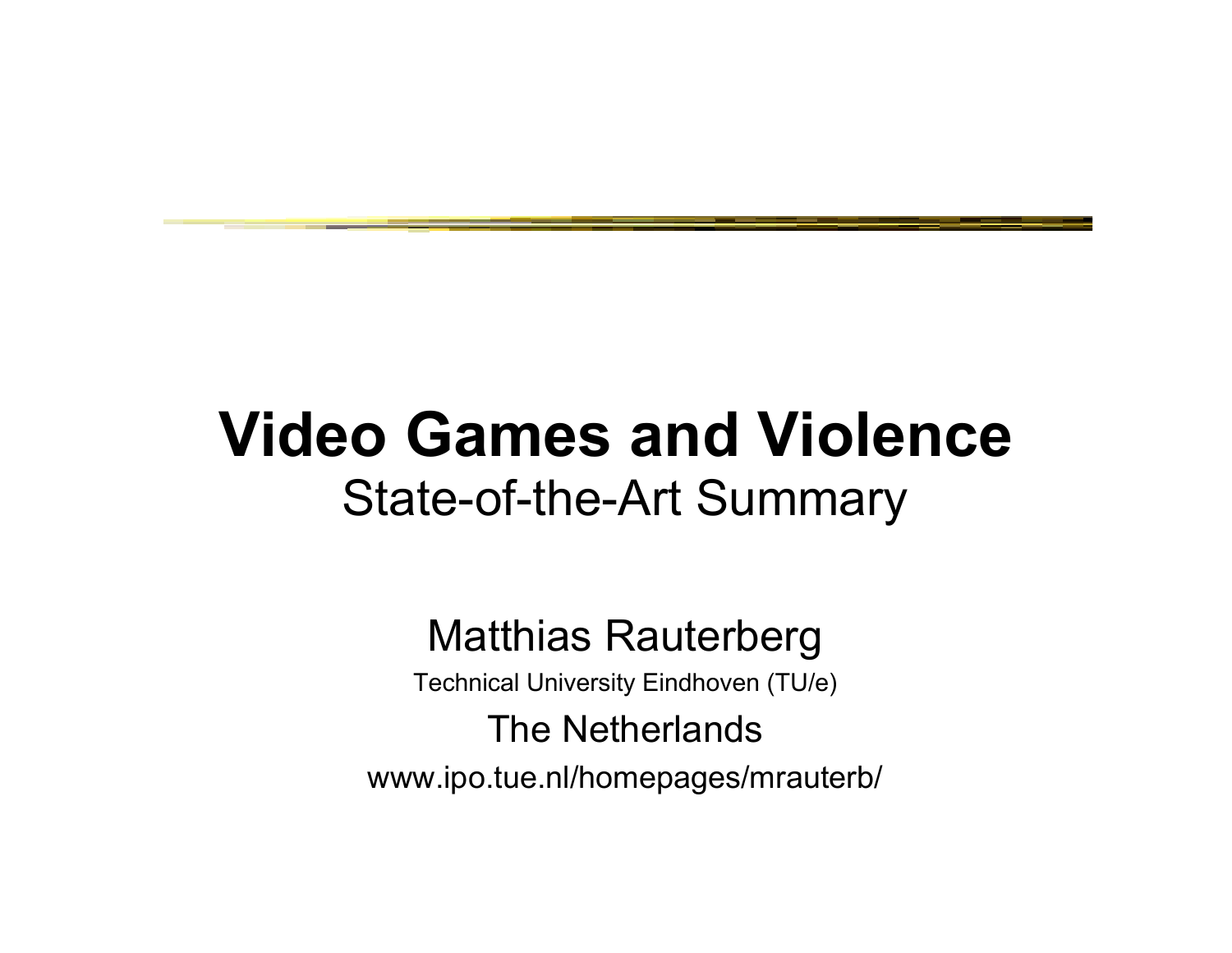## Video Game Business (1)

#### **Interest in Gaming Connectivity High Interest Responses to Potential Connectivity Applications (%)** Some interest in Download new 76% games/levels **Internet surfing Broadband** 64% Gaming **Service** enhance gaming Pay-per-view 62% **Keys for driving** ٠ games interest:  $-$  Content **Online Gaming** 60% experience Web surfe-51% mail 0% 20% 40% 60% 80%



- High levels of interest in applications that will
	- Offer new and compelling

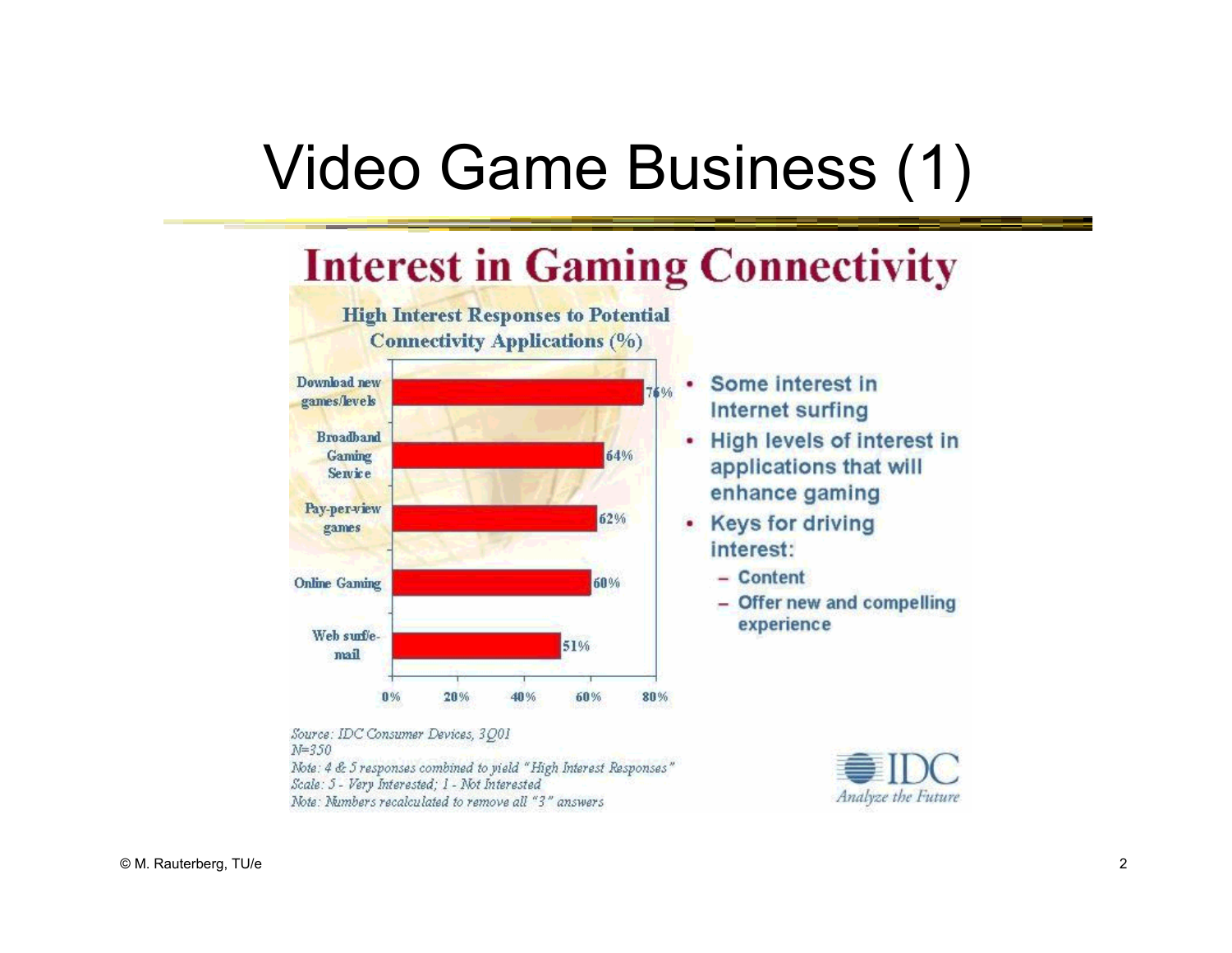## Video Game Business (2)

### **Intent to Purchase Within Next Six Months**





- 32.9% intend to purchase a new
- Overwhelming majority, 62.9% plan to purchase PS2
- Small numbers plan to purchase Xbox (4.5%) and GameCUBE

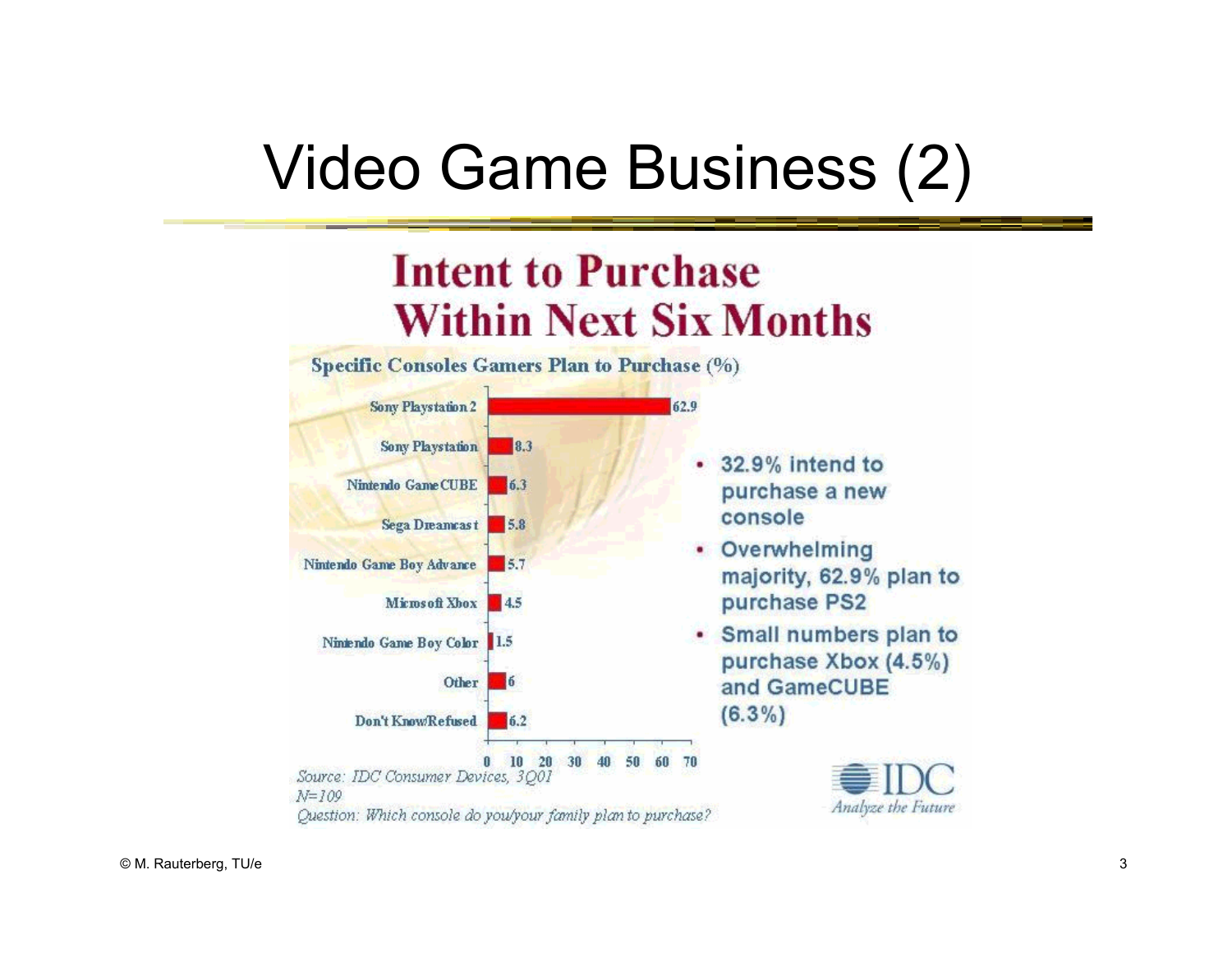### Forecast Intelligent Devices

### **Intelligent Devices Will Outpace PCs**



becoming Internet connected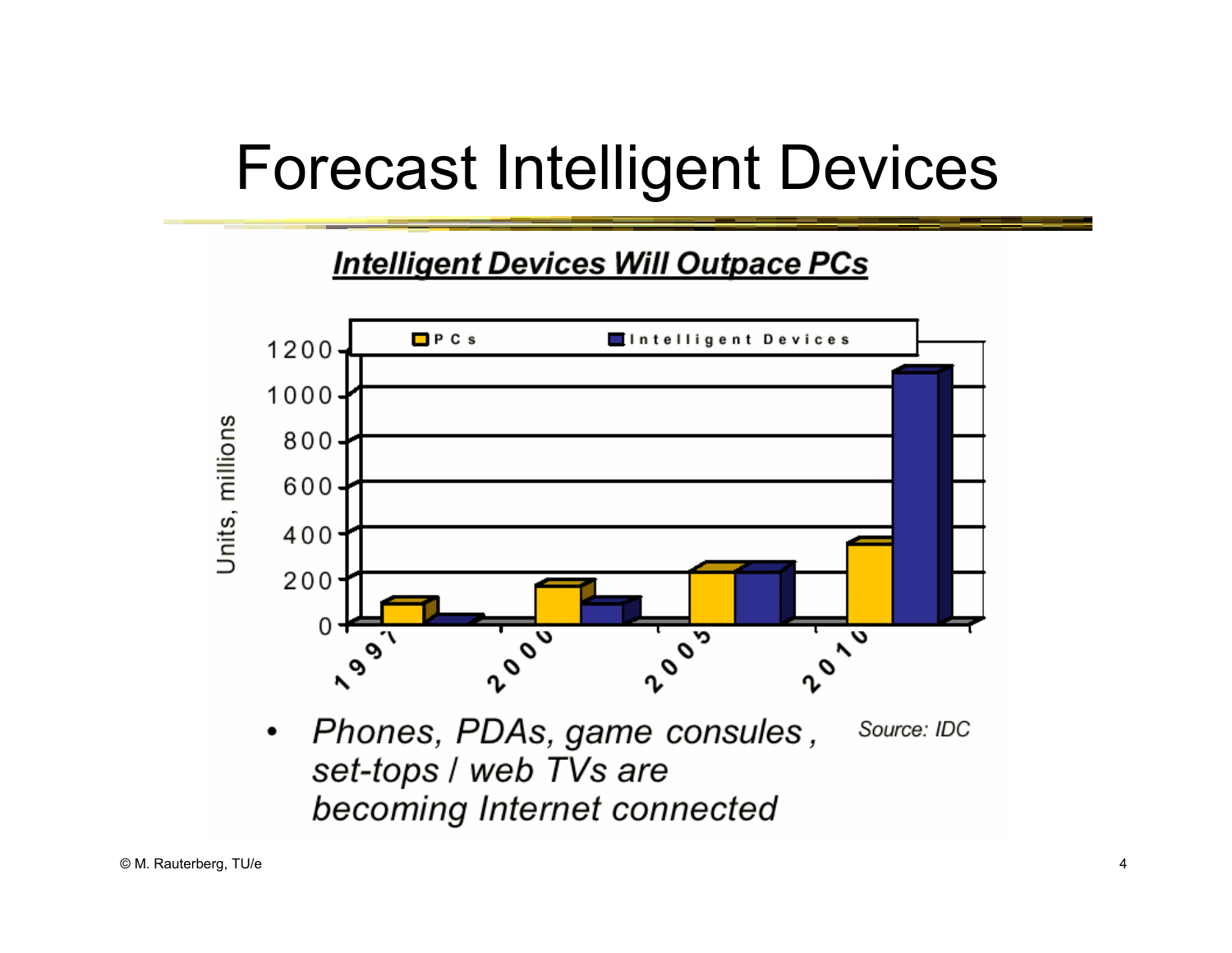## Expenditure on Entertainment

#### **PROJECTED GROWTH IN SALES OF GLOBAL ENTERTAINMENT GAMES (In \$Billions)**

|                          | 2001  | 2006  | % CHG.    |
|--------------------------|-------|-------|-----------|
| <b>Console software</b>  | 9.64  | 18.34 | 90        |
| <b>Console hardware</b>  | 9.19  | 14.29 | 55        |
| PC software              | 7.12  | 8,33  | 17        |
| Handheld software        | 2.89  | 3.76  | 30        |
| <b>Handheld hardware</b> | 2.73  | 3.40  | 25        |
| Rental                   | 3.14  | 4.14  | 32        |
| Online                   | 0.57  | 5.65  | 891       |
| Interactive TV           | 0.08  | 6,15  | 7,584     |
| Mobile                   | 0.76  | 11.01 | 1,354     |
| <b>Arcades</b>           | 13.86 | 10.66 | (23)      |
| TOTAL                    | 49.99 | 85,71 | <u>71</u> |

Source: Informa Media Group; *The Wall Street Journal [taken from RICE University (2002)* **Information Technology Sector Report**]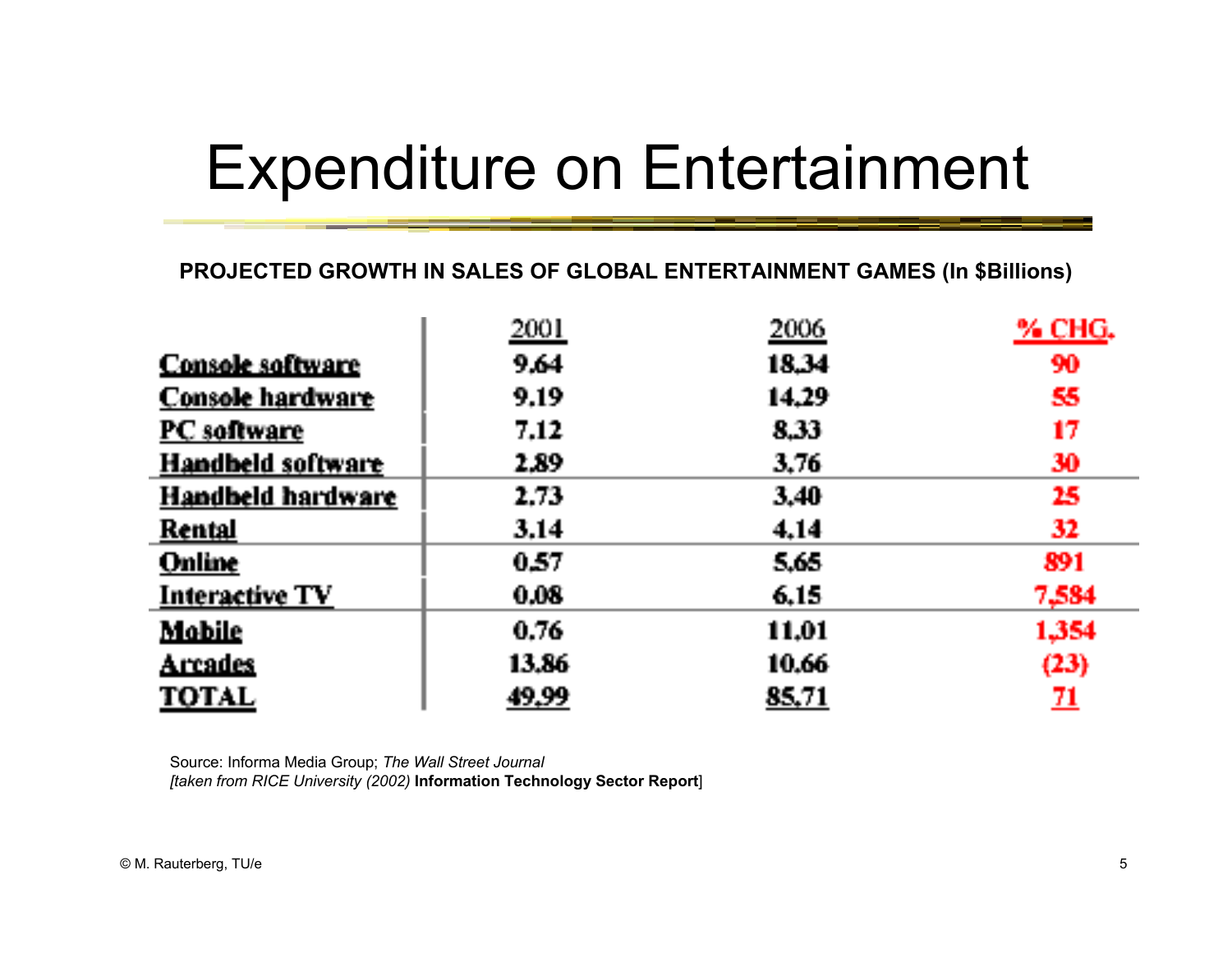### **U.S. interactive platform penetration**

**U.S. interactive platform penetration, 2000**

**Projected U.S. interactive platform penetration, 2005**





Base: U.S. adults (205 million)

Source: GartnerG2, August 2001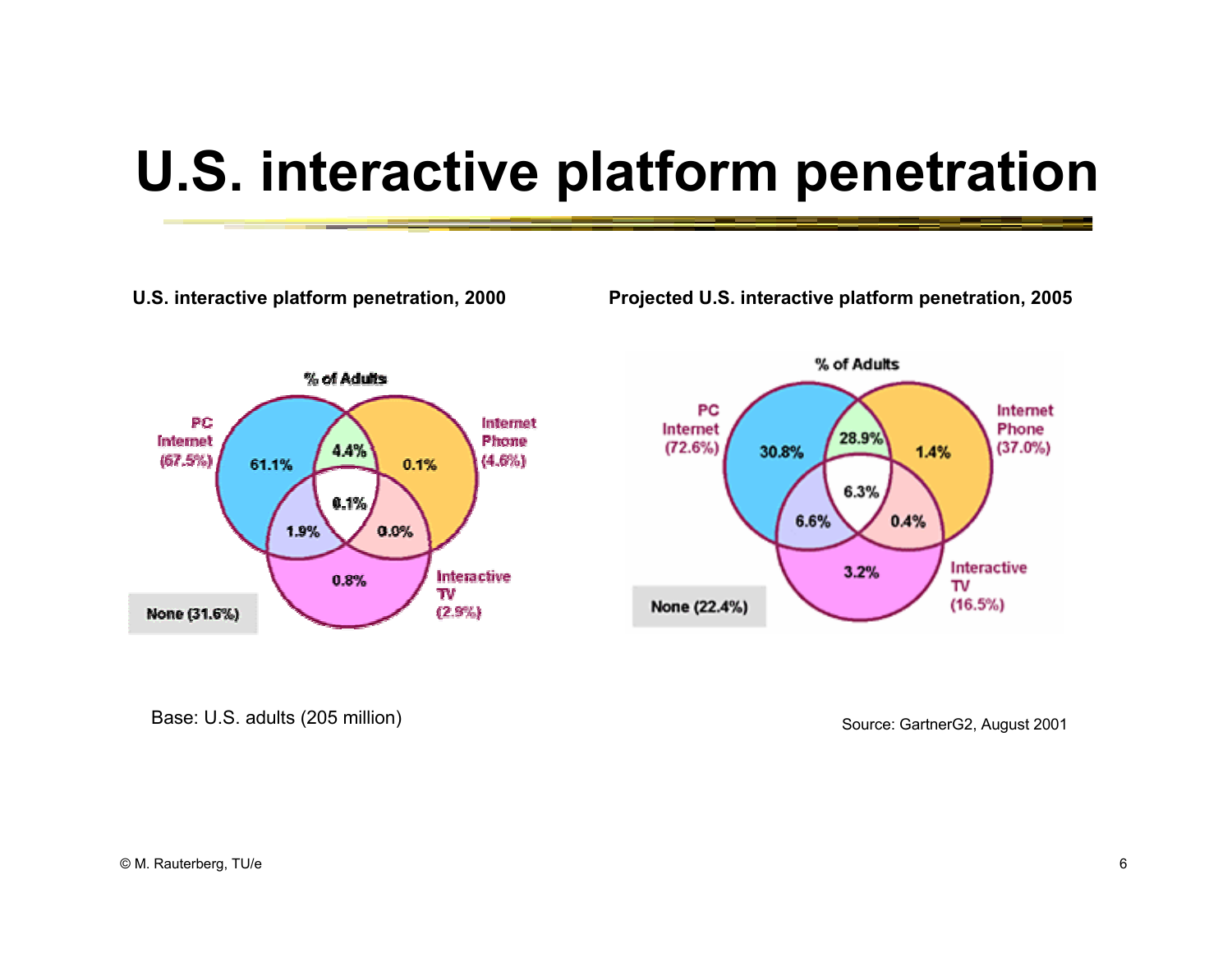# Children and Media Violence (1)

**By the time a child is eighteen years old, he or she will witness on television (with average viewing time) 200,000 acts of violence including 40,000 murders (Huston, et al, 1992).** 

**Smith and Donnerstein (1998) found in the three year, National Violence Television Study that:** 

**61% of television programs contain some violence.; 43% of violent scenes contain humor; Perpetrators of violence were depicted as attractive, 44% of the time; No immediate punishment was depicted in nearly 75% of the violent scenes; Many of the violent scenes depicted no harmful consequences.** 

**Young children who see media violence have a greater chance of exhibiting violent and aggressive behavior later in life, than children who have not seen violent media (Congressional Public Health Summit, 2000).** 

**Studies show that when children and young adults play violent video games their aggressive behavior increases (Anderson and Bushman, 2001).** 

**60-90% of the most popular video games have violent themes (Anderson, 2001)** 

**59% of fourth grade girls and 73% of fourth grade boys say that the majority of their favorite video games are violent (Anderson, 2001).** 

#### **References:**

**Anderson, C. A. (2001, October 22)**. The impact of violent video games. Iowa State University: The impact of entertainment media and violence on children and families. Accessed at: http://www.extension.iastate.edu/families/media/program.anderson.html (last visited 2/12/02)

**Congressional Public Health Summit (2000, July 26)**. Joint statement on the impact of entertainment violence on children. Accessed at:

```
http://www.aap.org/advocacy/releases/jstmtevc.htm (last visited 2/14/02)
```
**Smith, S. L., & Donnerstein, E. (1998)**. Harmful effects of exposure to media violence: Learning of aggression, emotional desensitization, and fear. In R. G. Geen & E. Donnerstein (Eds.), Human aggression: Theories, research, and implications for social policy (pp. 167-202). New York: Academic Press.

**Huston, A.C. et al (1992)**. Big world, small screen: The role of television in American society. Lincoln, NE: University of Nebraska Press

**Anderson, C. A. and Bushman, B. J. (2001, September)**. Effects of violent video games on aggressive behavior, aggressive cognition, aggressive affect, physiological arousal, and prosocial behavior: A meta-analytic review of the scientific literature. Psychological Science, 12, 353.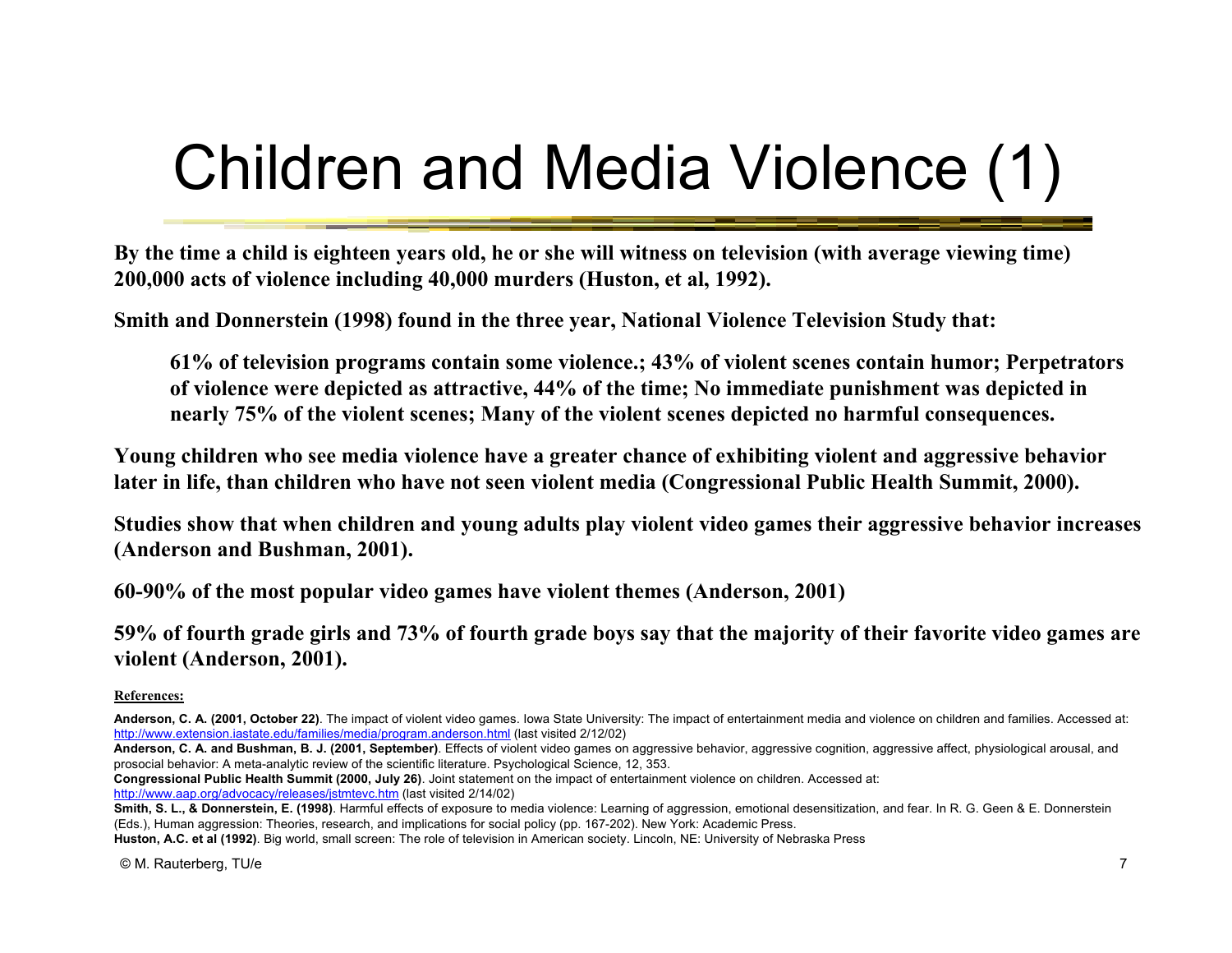# Children and Media Violence (2)

Children who spent more time playing video games were more active overall and playing was not at the expense of other activities.

No relationship between video game play and aggressive behavior was found.

Children who played video games more often were found to have a significantly higher IQ. [Van Schie, E. & Wiegman, O. (1997). Journal of Applied Social Psychology, Vol. 13. Children and Videogames: Leisure Activities, Social Integration, and Social Performance, 1175- 1194]

Video game play does not alter a child's activities which include leisure activities, school activities, and peer involvement.

[Creasey, Gary & Meyers, B. (1986). Merill- Palmer Quarterly, Vol.32, No.3. Video Games and Children: Effects on Leisure Activities, Schoolwork, and Peer Involvement, 251-262]

Children who played a violent video game when compared to those who played a nonviolent game displayed more aggressive and violent behaviors.

[Schutte, N. S. & Malouff, J. M. (1988). Journal of Applied Social Psychology, Vol. 18. Effects of Playing Videogames on Children's Aggressive and Other Behaviors, 454- 460]

### **"There are only few and controversial research results in the specific area of violent video games and children."**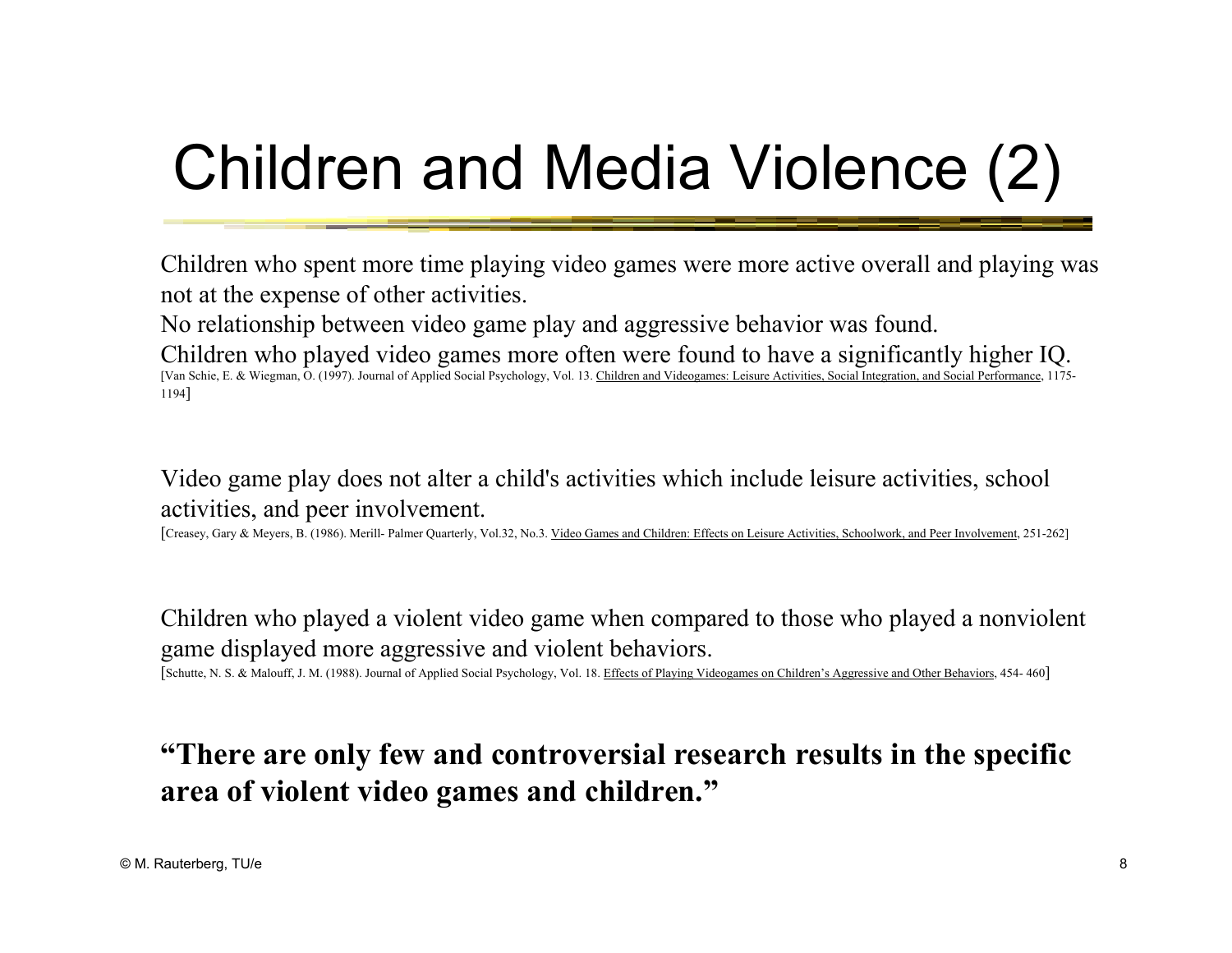# Children and Media Violence (3)

### *Jan Wickléus* (2001) Senior master of civics at Torsbergs Gymnasium, Bollnäs (Sweden):

"It may be controversial whether media violence leads to aggression or not, but one issue has to be raised and that is where the chief responsibility for the exposure of children to media violence lies.

#### **Young children are heavy TV viewers**.

Children are very susceptible to the effects of media violence. Television tends to present violence in unrealistic and misleading ways or even with a touch of glorification. Even news programs or documentaries can distort violence by exaggerating or sensationalizing events.

The producers and the broadcasters of that media violence are of course responsible. They can help parents by not offering violent shows on peak children viewing hours and by increasing the number of hours of educational programming and by developing warning labels to enable both adults and young people to make informed choices about what to watch.

Parents can also protect their children from excessive media violence by carefully selecting programs that their children are exposed to.

TV watching also keeps children from other, more beneficial activities such as reading and playing with friends."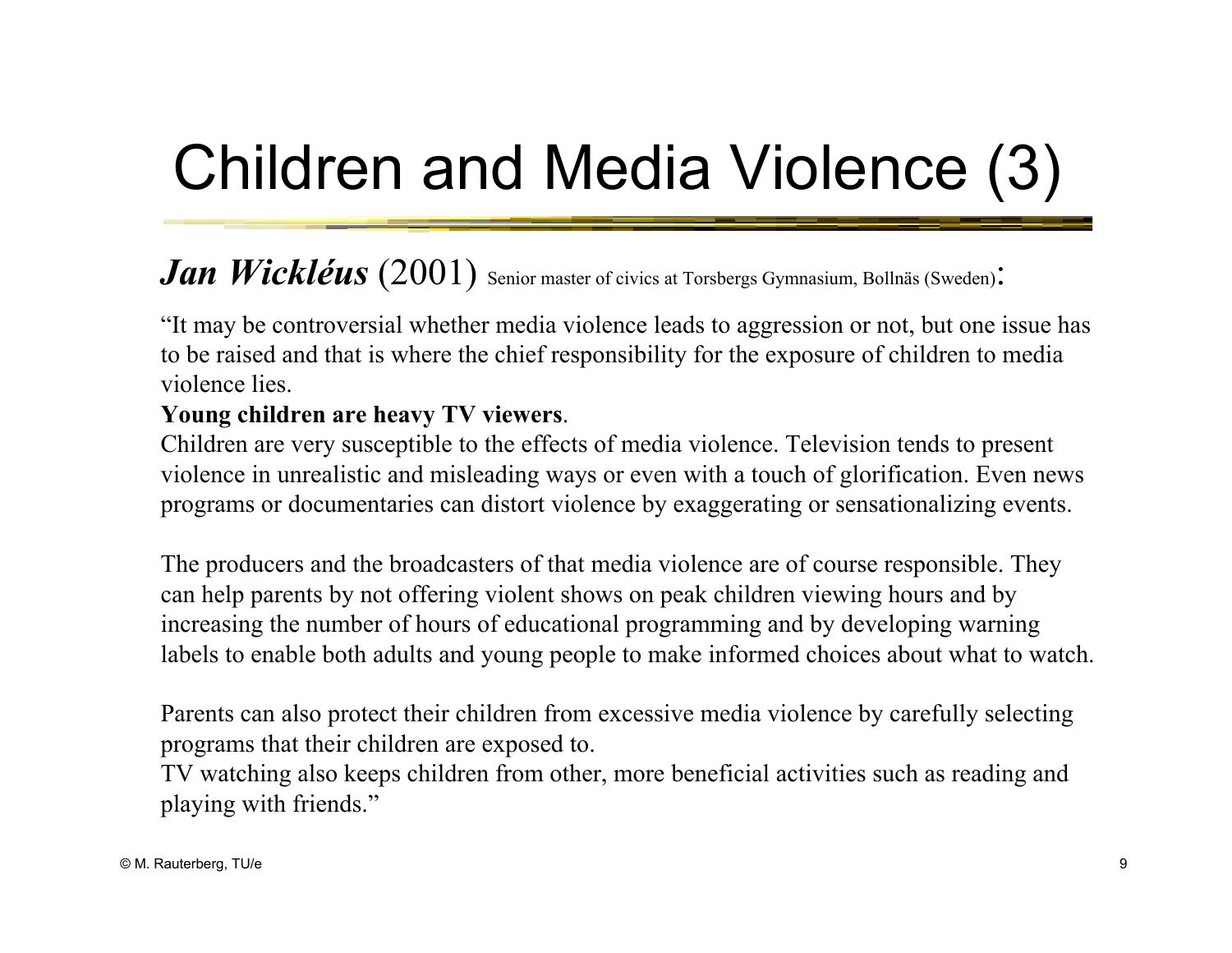## **Media Violence and Aggression**



Effects of media violence on aggression for different types of studies. Diamond widths are proportional to the number of independent samples. There were 46 longitudinal samples involving 4975 participants, 86 cross-sectional samples involving 37,341 participants, 28 field experiment samples involving 1976 participants, and 124 laboratory experiment samples involving 7305 participants. Red lines indicate the mean effect sizes. Blue lines indicate a 95% confidence interval. Note that zero (dashed line, indicating no effect) is excluded from all confidence intervals.

[source: C. A. Anderson and B. J. Bushman (2002), SCIENCE vol 295, pp. 2377-2379]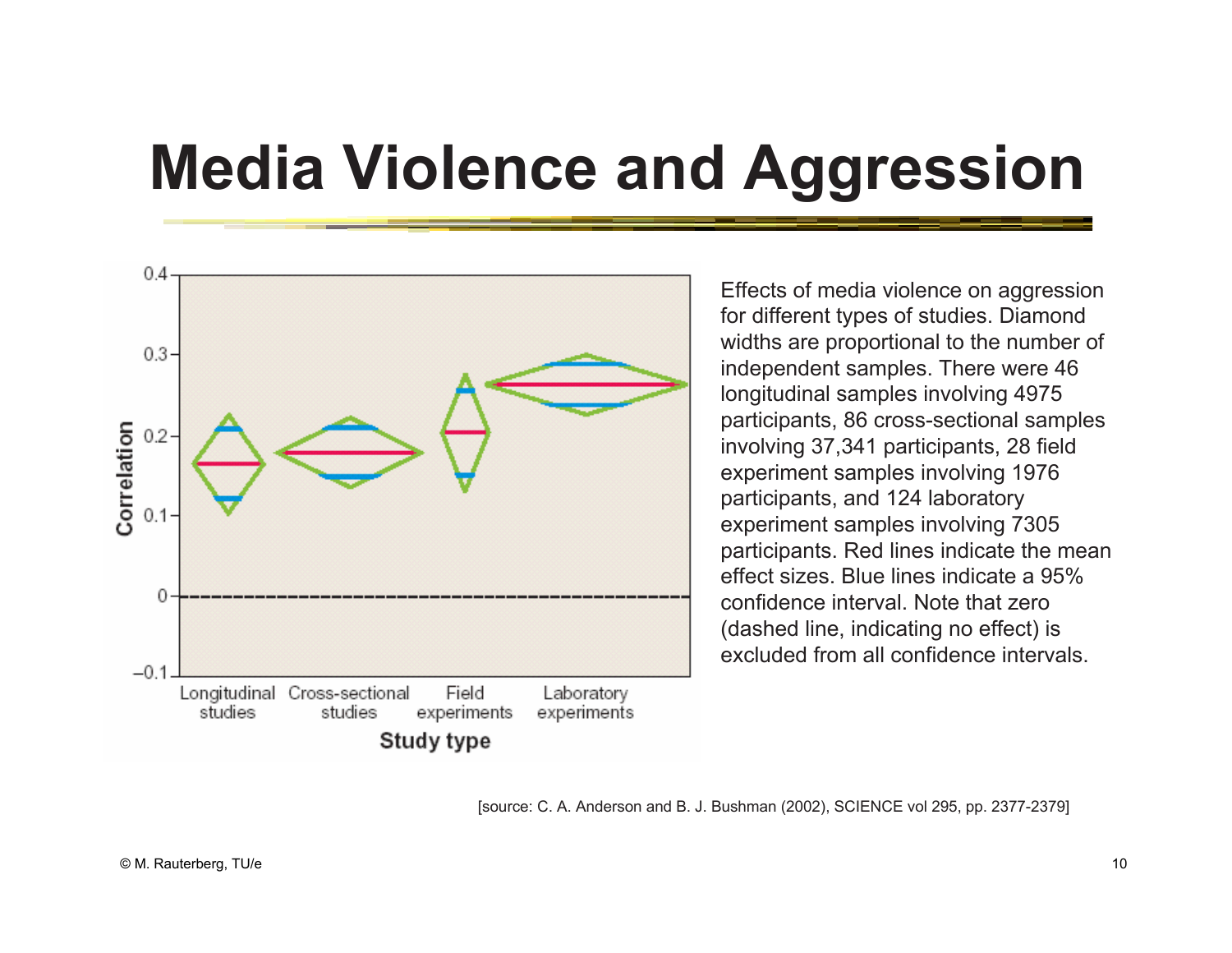# Horrifying Violence in Reality

On **December 6, 1989** a 25 years old man, product of a violent home, failed military candidate and lover of war films, entered the University of Montréal's School of Engineering building (**Canada**). He murdered 14 women and injured 13 others: 9 women and 4 men.

On **June 1, 1999**, a horrifying school shooting took place in Littleton, Colorado (**United States**). Two teenage gunmen from Littleton killed 25 students and teachers.

On **March 5, 2001** a handgun attack by a 15-year-old boy on fellow students and teachers at a San Diego area (**United States**) high school killed 2 dead and wounded 13. The 15-year-old boy was ''addicted to Nintendo games'' and violent rock music, and abused drugs.

On **April 26, 2002**, a school massacre happened in Erfurt (**Germany**). A former 19-year-old student fired into the heads of teachers, killing 13 of them. He also killed 2 students, a secretary, and a policeman. As preliminary police investigations determined already the day after the massacre, it was not a wild, run-amok incident, but had been prepared systematically over nearly a year. The student had engaged in intense target practice at an Erfurt combat gun club, and with killer video/computer games, such as "Ninja," "Doom," and "Counterstrike" on his PC at home.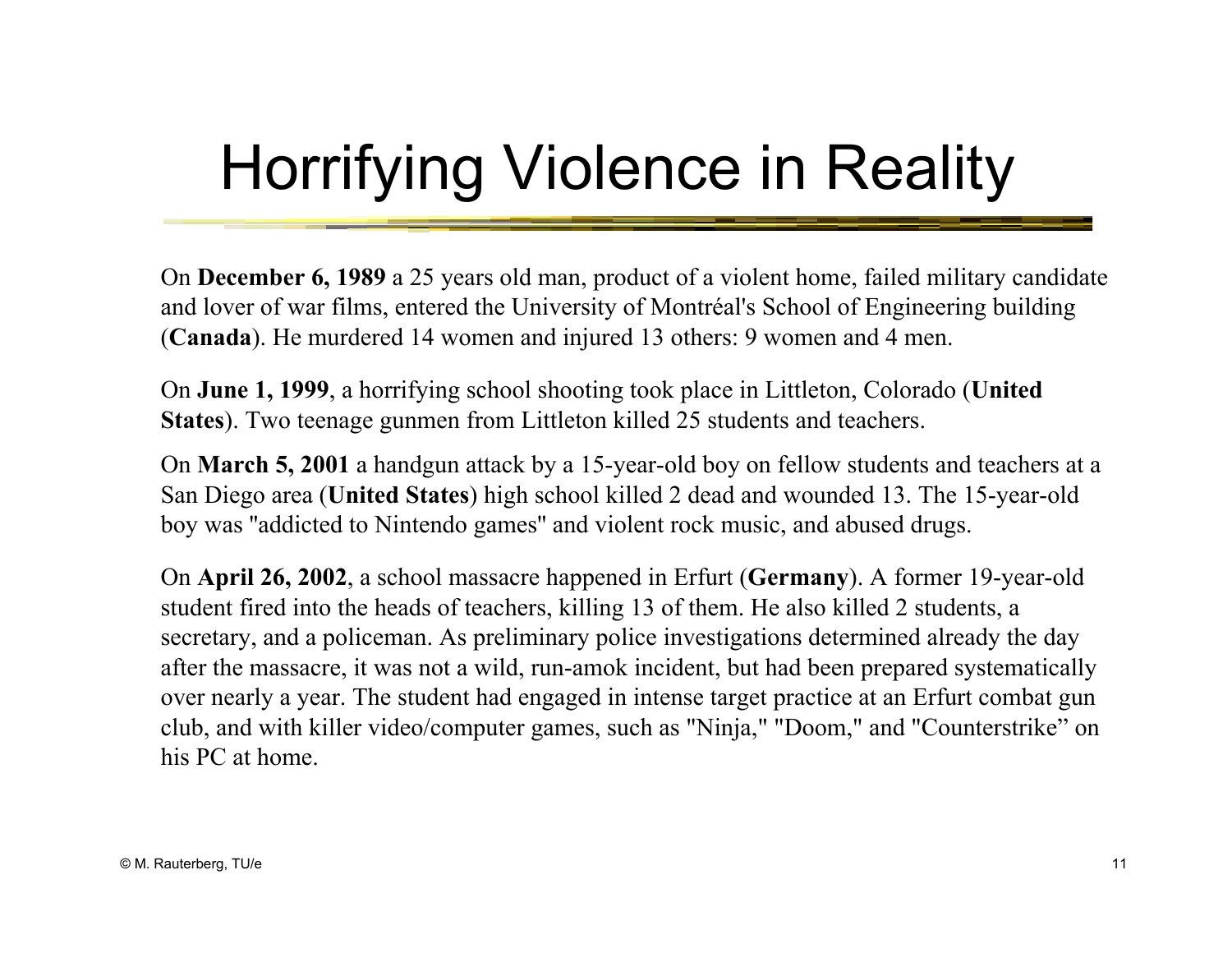# US President's Concerns in 1999

On June 1, 1999, President Clinton asked the US Federal Trade Commission and the Department of Justice to undertake a study of

whether the movie, music recording, and computer and video game industries market and advertise products with violent content to youngsters?

In addition, the President raised two specific questions:

Do the industries promote products they themselves acknowledge warrant parental caution in venues where children make up a substantial percentage of the audience?

And are these advertisements intended to attract children and teenagers?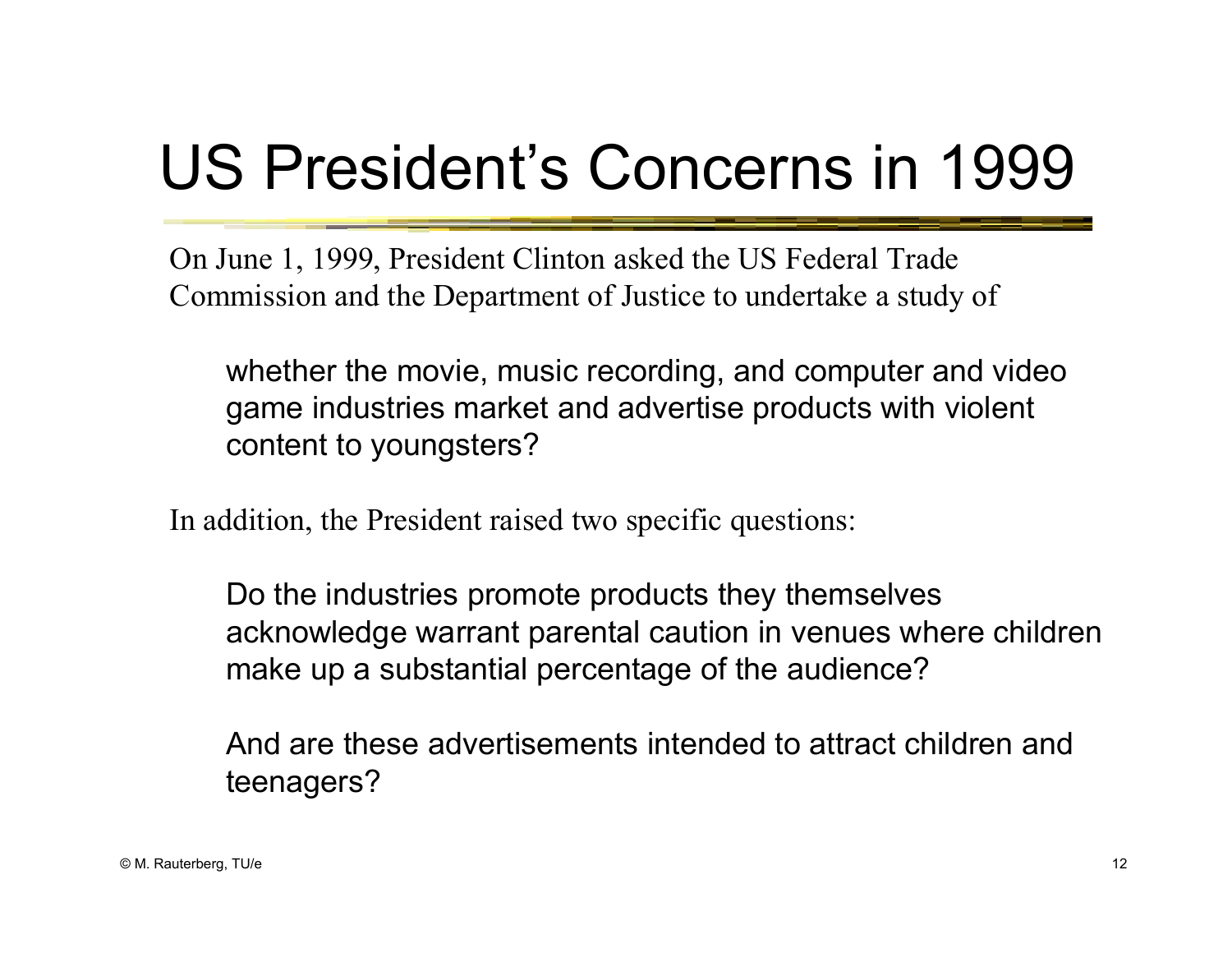### **REPORT OF THE US FEDERAL TRADE COMMISSION (SEPT. 2000)**



**MARKETING VIOLENT ENTERTAINMENTTO CHILDREN:A REVIEW OF SELF-REGULATION ANDINDUSTRY PRACTICES IN THE MOTIONPICTURE, MUSIC RECORDING & ELECTRONIC GAME INDUSTRIES**

Summary result of this report:

"For all three segments (movies, music, games) of the entertainment industry, the answers are plainly YES."

[full report] [appendices] [summary]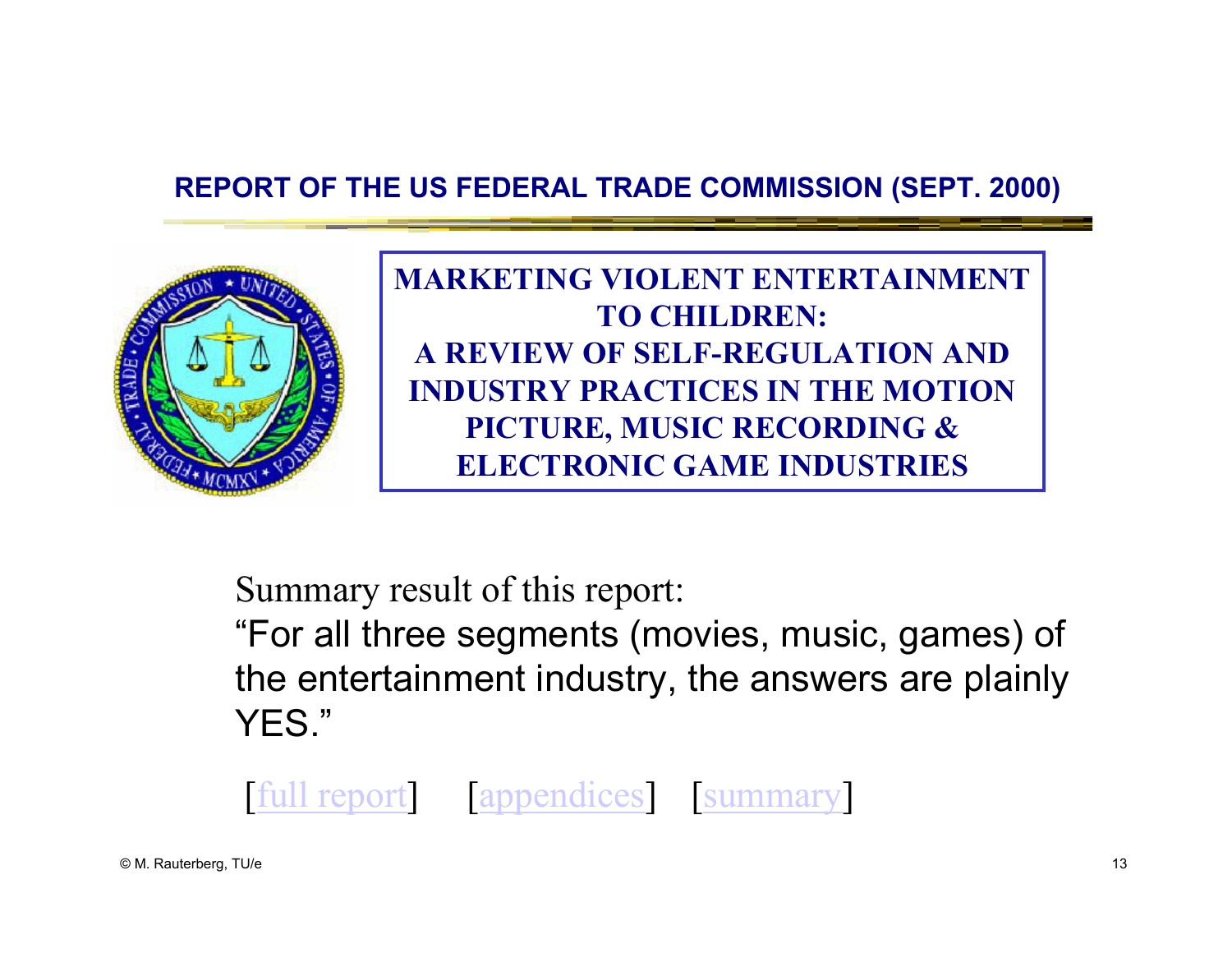# Results of the US FTC Report 2000

**Games.** Of the 118 electronic games with a Mature rating for violence the Commission selected for its study, 83, or 70 percent, targeted children under 17. The marketing plans for 60 of these, or 51 percent, expressly included children under 17 in their target audience. For example, one plan for a game rated Mature for its violent content described its "target audience" as "Males 12-17 – Primary; Males 18-34 – Secondary." Another plan referred to the target market as "Males 17-34 due to M rating (the true target is males 12-34)." Documents for the remaining 23 games showed plans to advertise in magazines or on television shows with a majority or substantial under-17 audience. Most of the plans that targeted an under-17 audience set age 12 as the younger end of the spectrum, but a few plans for violent Mature-rated games targeted children as young as six.

*Since the President requested this study over a year ago, each of the industries reviewed has taken positive steps to address these concerns. Nevertheless, the Commission believes that all three industries (movies, music, games) should take additional action to enhance their self-regulatory efforts.*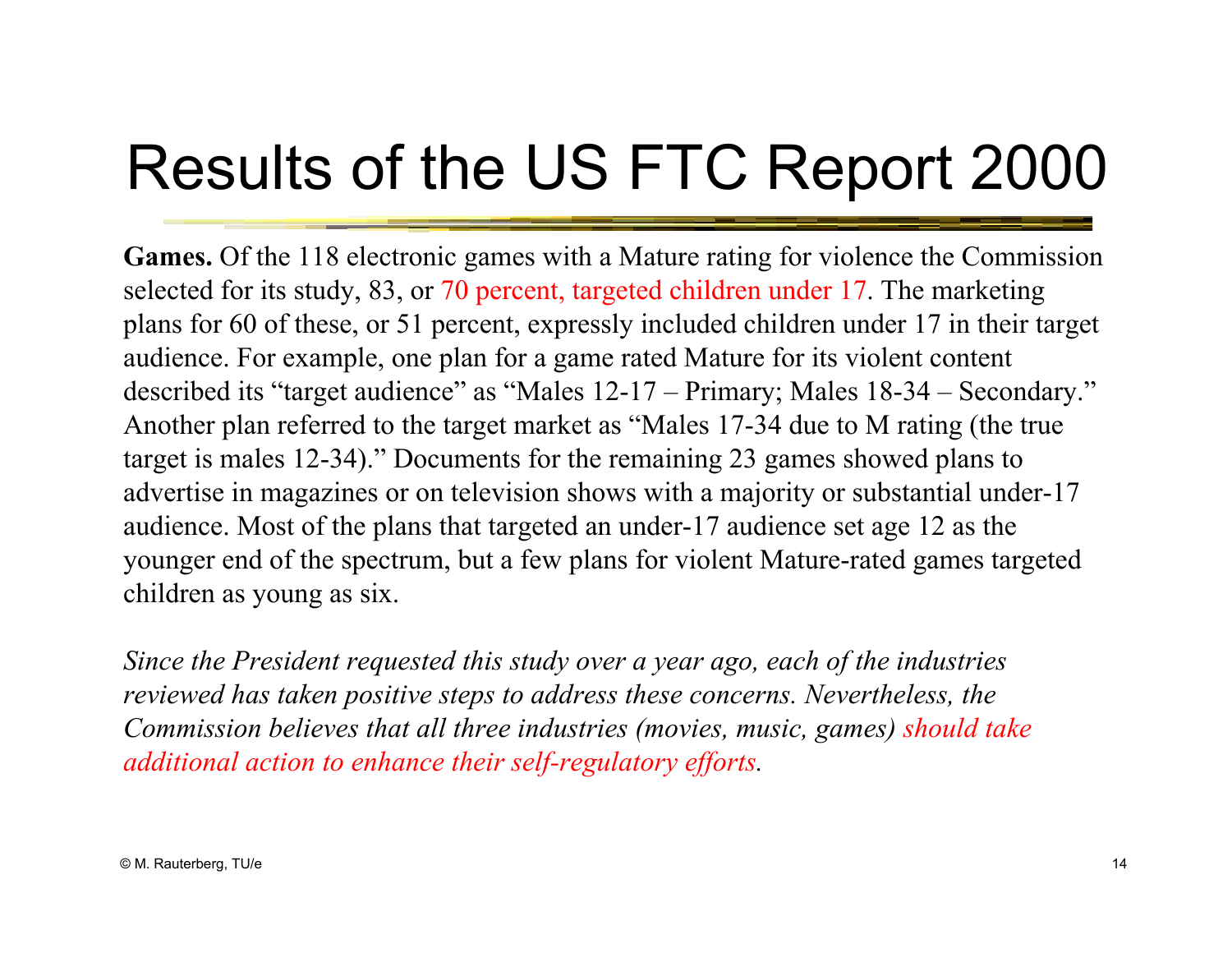# US Senate Hearing 2000 [URL]



**U.S. SENATE COMMITTEE ON** Commerce, Science, and Transportation

**JOHN McCAIN**, Chairman

### •**Mar 21, 2000**

Mr. David Walsh , President, National Institute on Media and the Family Mrs. Sabrina Steger, Pediatrics Nurse, Lourdes Hospital Miss Danielle Shimotakahara. Student Dr. Craig Anderson, Professor, Iowa State University, Department of Psychology Dr. Eugene F. Provenzo, Professor, School of Education, University of Miami Dr. Jeanne Funk, Professor, University of Toledo, Department of Psychology

### •**Sept 13, 2000**

e.g. industrial representatives:

BMG Entertainment, Acclaim Entertainment, Recording Industry Association, Interactive Digital Software Association

### •**Sept 27, 2000 [video]**

| Mr. Rob Friedman, Vice Chairman, |                                              | Motion Picture Group, Paramount |
|----------------------------------|----------------------------------------------|---------------------------------|
| Mr. Jim Gianopolis, Chairman,    |                                              | Fox Films                       |
|                                  | Mr. Mel Harris, President and COO,           | Sony                            |
| Mr. Alan Horn,                   | President and COO.                           | <b>Warner Brothers</b>          |
| Mr. Robert Iger,                 | President and COO.                           | Disney, Miramax                 |
|                                  | Mr. Chris McGurk, Vice Chairman and COO, MGM |                                 |
| Mr. Walter Parkes, Co-Head,      |                                              | <b>Dreamworks</b>               |
| Ms. Stacy Snider, Chairman,      |                                              | <b>Universal</b>                |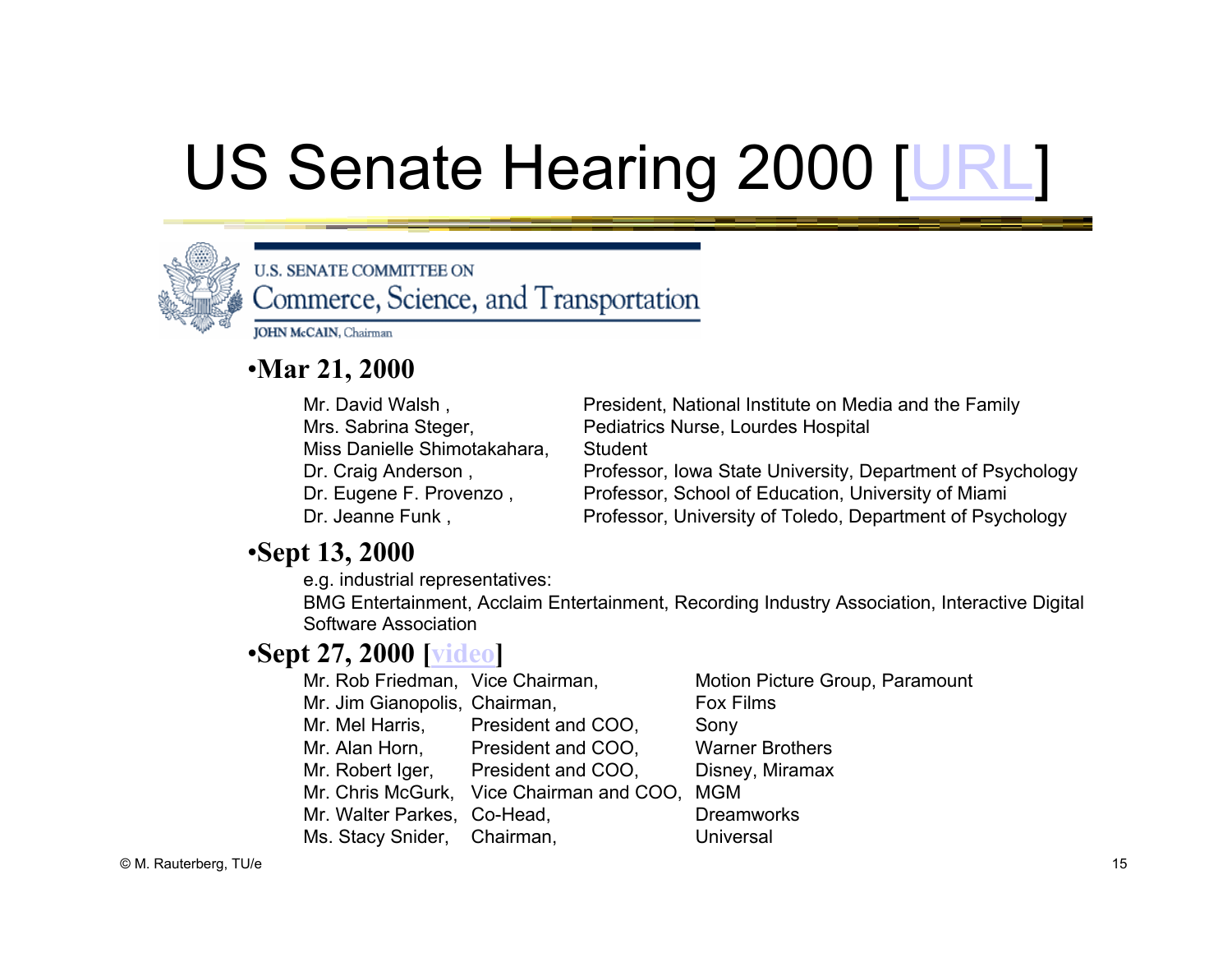### Policy Statement on Media Violence

American Academy of Pediatrics



DEDICATED TO THE HEALTH OF ALL CHILDREN

**"The American Academy of Pediatrics recognizes exposure to violence in media, including television, movies, music, and video games, as a significant risk to the health of children and adolescents. Extensive research evidence indicates that media violence can contribute to aggressive behavior, desensitization to violence, nightmares, and fear of being harmed. Pediatricians should assess their patients' level of media exposure and intervene on media-related health risks. Pediatricians and other child health care providers can advocate for a safer media environment for children by encouraging media literacy, more thoughtful and proactive use of media by children and their parents, more responsible portrayal of violence by media producers, and more useful and effective media ratings."**

**[Pediatrics, Volume 108, Number 5, November 2001, pp 1222-1226]**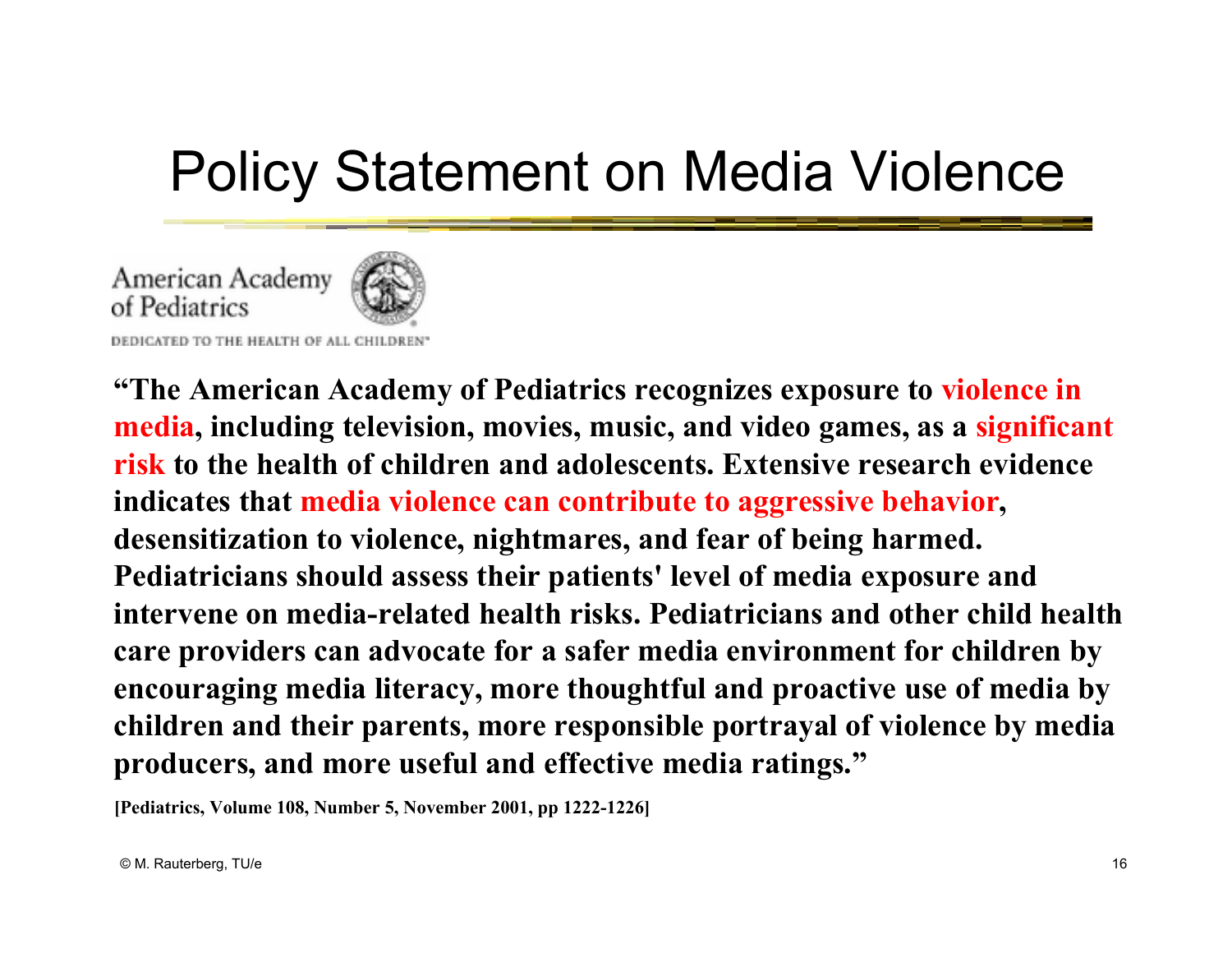### Maslow's Hierarchy of Needs



Maslow's Hierarchy of Needs is shown above. The pyramid illustrates the five levels of human needs. The most basic are physiological and safety/security, shown at the base of the pyramid. As one moves to higher levels of the pyramid, the needs become more complex. A collaborative IPT can provide self-actualization through team performance, with the ego and social needs reinforced by other team members.

Copyright © 1998 by Bellwether Learning Center

**[IPT = integrated product team]**